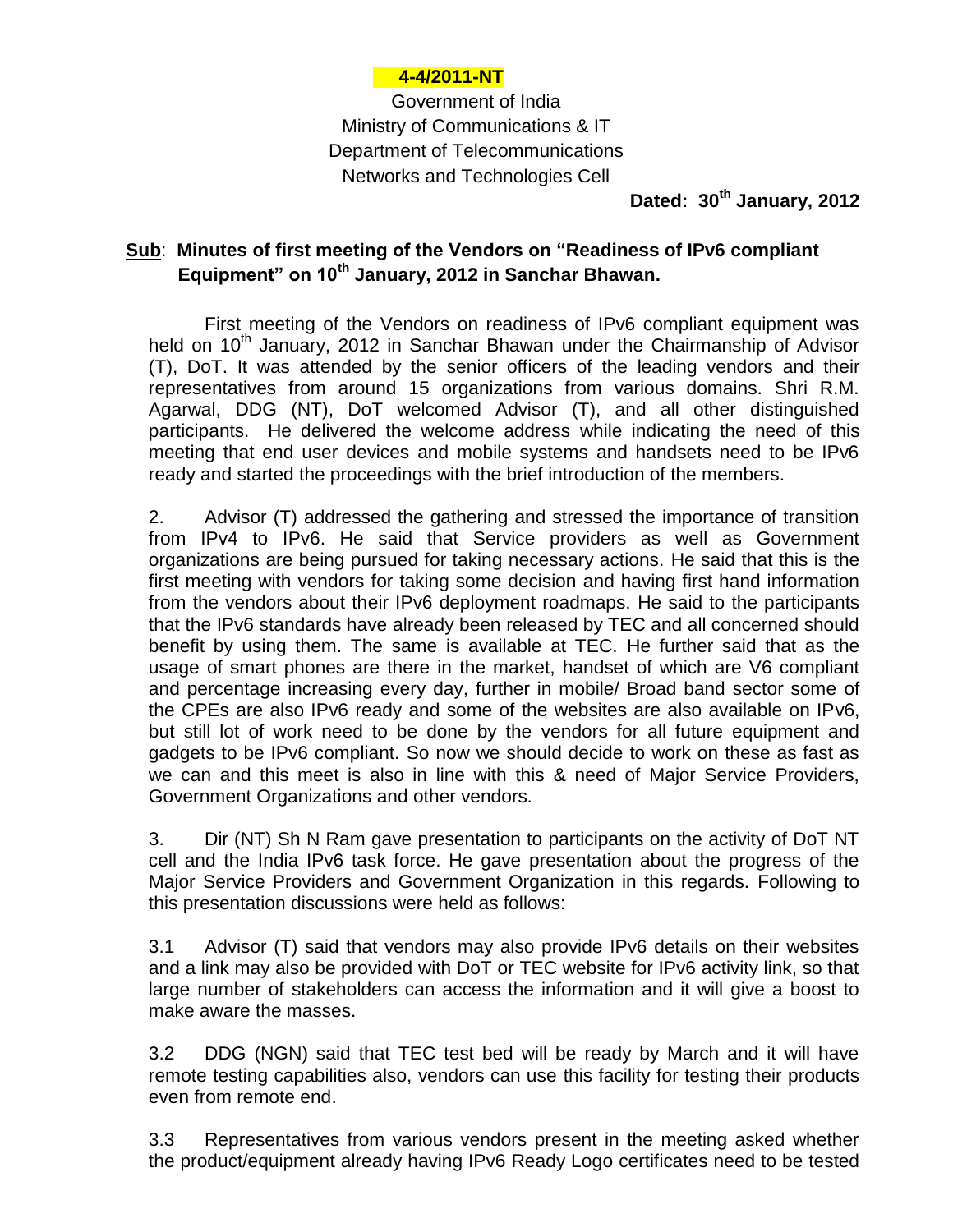again in TEC lab or not. It was clarified that as TEC standards have been formulated after in depth study of USGV6 and IPv6 Ready Logo Standards and some of the security related issues in Indian context, so all parameters may not require to be tested but security parameter may need to be tested in TEC lab, for which TEC will be ready by March, 2012 and further any clarification if needed can be asked from TEC after going through the Standards of TEC.

3.4 TEC will publish about how to go for testing as soon as test bed will be ready. DDG (NGN) informed to the representatives of the vendors that as TEC is ISO certified body and you need not be worry as testing and all will be hassle free and for any types of clarification and modification if needed it will be done in consultation with all.

3.5 Participant from NSN said that DoT may organize one common meeting with Service Providers, OEMs/Vendors to understand the actual scenario of the IPv6 progress made by one and all.

3.6 Advisor (T) and DDG (NT) suggested that some of the OEMs/Vendors can be members of the Core Committee and they may send their consent to director (NT) by e-mail as soon as possible. DDG (NT) deliberated the preview of the Core Committee and Expert group in IPv6 implementation and requested the members to be part of Expert group also. It was also informed to all that we are also trying to hold one IPv6 global summit in Delhi soon.

3.7 Participants also discussed issues related to Tunneling and dual stacking and they shared that dual stacking is emerging as a preferred option.

4. After this discussion, the representatives of all the participating organizations/Vendors were asked by DDG (NT) to discuss about their IPv6 migration plans:

4.1 Representative from TEJAS said that they are dealing with Layer-1 & Layer-2 products only and IPv6 has no role as of now, however for the internal network and management, some of the product with which they are dealing has got IP, and for that they are planning to migrate same within a year's time.

4.2 NetApp representative said that they are dealing with data store and data management and their products are IPv6 ready, however it needs to check that they are IPv6 Ready Logo certified or not. It was informed that they would like to have testing of their product in TEC test bed as and when it becomes operational.

4.3 Representative from IBM said that they are dealing with Data Servers and Data Storage devices and all are IPv6 compliant. They are not dealing with any end user devices. It was informed that security wise whatever testing will require they will get tested in TEC test lab.

4.4 Representative from ZTE said that they are providing Broad Band product and are IPv6 compliant in the market, they said that BSNL is the main client mostly. They are also dealing with DSLAM and are also ready on V6. Wireless product, they are dealing with and it was informed that they need to work out as far as IPv6 is concerned for the wireless products.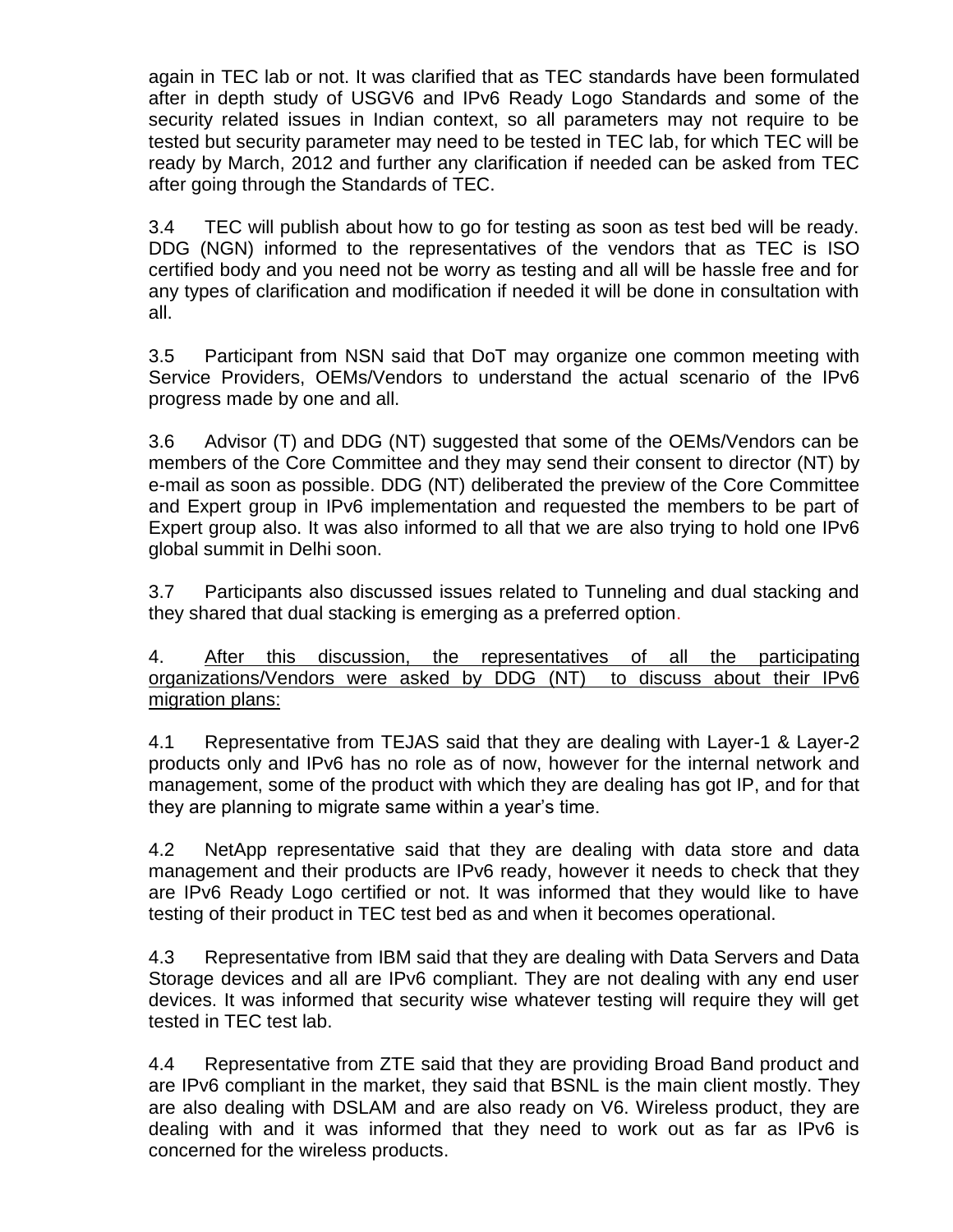4.5 Representative from Microsoft said that they are dealing with Server OS (web servers)/ Client OS & other OS and all are IPv6 compliant. It was informed that their products are IPv6 ready Logo certified.

4.6 Representative from UTStar said that they are dealing with access equipment and their client is BSNL mostly and their product, DSLAM is IPv6 ready but they did not have IPv6 ready Logo certificate. It was informed that they are also dealing with RPR and other network devices and all are IPv6 compliant.

4.7 Representative from Huawei said that they are dealing with end to end IP device and their products are IPv6 compliant.

4.8 Representative from CISCO said that they are dealing with Routers/Switches/ Storage devices and many other products and all are IPv6 complaint. It was informed that CISCO has released specification of their some of the products. Advisor (T) said that TEC can liaise with CISCO for checking the USGV6/LOGO/TEC Standards to see the differences. DDG (NT) said that Mr. Anup Pandey from CISCO was asked to provide some of the techno economic solutions in Indian context for smart grid/smart building solution to publish in the newsletters/newspapers for showcasing the economic impact of the IPv6 sensor based projects in the country. Mr. Mathur from CISCO agreed that they will send some of the reports to NT cell very soon.

4.9 Representative from Ericsson said that they are having wide range of products in the market like DNS/OSS/BSS etc. and as of now for mobile network their packet core network is IPv6 ready. It was said that they have three plane strategies like User plane, Transport Plane and O & M equipment plane and planning to go for IPv6 compliant in all planes as per plan.

4.10 Representative from NSN said that they in the 2G/3G/4G and OSS/BSS system and their packet core network is IPv6 ready and for others like for user plane and control plane by next 1 or 2 years all will be fully compliant.

4.11 Representative from Juniper said that they are dealing with routers/Switches/Security etc and all are fully IPv6 compliant. Advisor (T) and DDG (NT) said that juniper can be active member of task force and be involved in some of the working groups as co leads members, same was agreed by the representative and said that they will forward an e- mail request for the same. It was discussed that some write up from Juniper is solicited for information to all for enabling migration without affecting the existing services. Further deliberation is needed on the performance parameters while using NAT scenario.

4.12 Representative from CSN said that they are the management software developer and having global development centre at Hyderabad and is fully IPv6 compliant and as far as certification is concerned same will be checked and inform accordingly. It was also said that their network/product is dual stack and fully complaint.